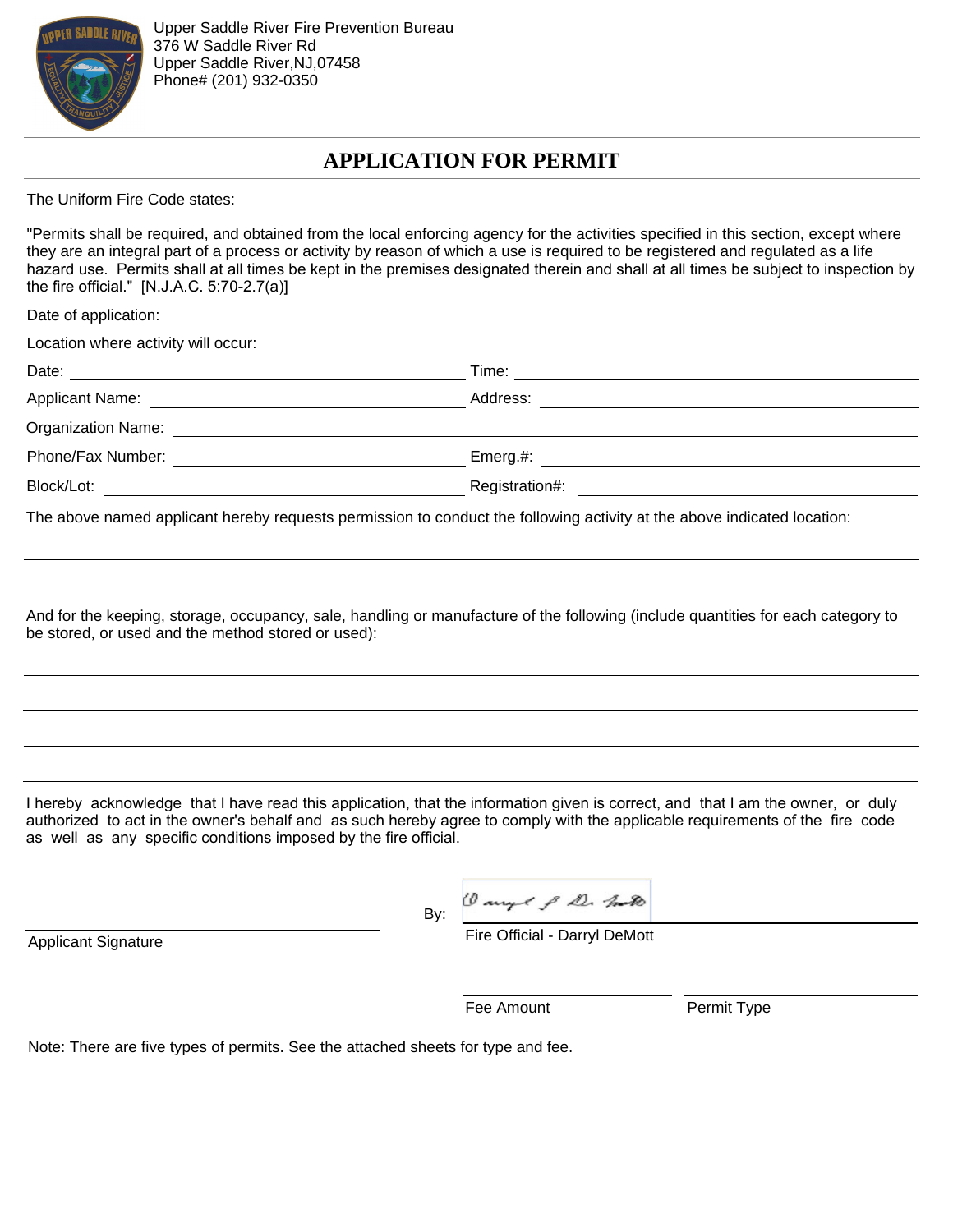# Type 1 Permit - \$ 42.00

1. Bonfires;

2. The use of a torch or flame-producing device to remove paint from, or seal membrane roofs on, any building or structure;

3. The occasional use of any non-residential occupancy other than Use Groups F, H or S for group overnight stays of persons over 2-1/2 years of age, in accordance with section F-709.0 of the Fire Prevention Code;

4. Individual portable kiosks or displays when erected in a covered mall for a period of less than 90 days, and when not covered by a Type 2 permit;

5. The use of any open flame or flame producing device, in connection with any public gathering, for purposes of entertainment, amusement, or recreation;

6. Welding and cutting operations except where the welding and cutting is performed in areas approved for welding and is registered as a type B Life Hazard use;

7. The possession or use of explosives or blasting agents, other than model rocketry engines regulated under N.J.A.C. 12:194;

8. The use of any open flame or flame-producing device in connection with the training of non-fire service personnel in fire suppression or extinguishment procedures;

9. The occasional use in any building of a multipurpose room, with a maximum permitted occupancy of 100 or more for amusement, entertainment or mercantile type purposes.

10. The storage or handling of class I flammable liquids in closed containers of aggregate amounts of more than 10 gallons, but not more than 660 gallons inside a building, or more than 60 gallons, but not more than 660 gallons outside a building.

11. The storage or handling of class II or IIIA combustible liquids in closed containers of aggregate amounts of more than 25 gallons, but not more than 660 gallons inside a building, or more than 60 gallons, but not more than 660 gallons outside a building.

12. Any permanent cooking operation that requires a suppression system in accordance with N.J.A.C. 5:70-4.7(g) and is not defined as a life hazard use in accordance with N.J.A.C. 5:70-2.4.

13. The use as a place of public assembly, for a total of not more than 15 days in a calendar year, of a building classified as a commercial farm building under the Uniform Construction Code.

14. The temporary use of any building or portion thereof as a special amusement building for a total of not more than 15 days in a calendar year

15. The erection, operation, or maintenance of any tent, tensioned membrane structure, or canopy, excluding those used for recreational camping purposes, that meets the criteria in (a)3xv(1) or (2) below shall require a Type 1 permit. Tents, tensioned membrane structures, or canopies greater than 16,800 square feet in area or greater than 140 feet in any dimension, whether one unit or composed of multiple units; remaining in place for more than 180 days; used or occupied between December 1 and March 31; having a permanent anchoring system or foundation; or containing platforms or bleachers greater than 11 feet in height shall be subject to the permitting requirements of the Uniform Construction Code (N.J.A.C. 5:23-2.14).

16. The erection, operation, or maintenance of any outdoor combustible maze shall require a Type 1 permit if the outdoor combustible maze is less than six feet in height and does not contain electrical equipment. Outdoor combustible mazes that are six feet or greater in height or contain electrical equipment shall be subject to the permitting requirements of N.J.A.C. 5:23-2.14

#### Type 2 Permit - \$ 166.00

- 1. Bowling lane resurfacing and bowling pin refinishing involving the use and application of flammable liquids or materials;
- 2. Fumigation or thermal insecticide fogging;
- 3. Carnivals and circuses employing mobile structure used for human occupancy;
- 4. The use of a covered mall in any of the following manners:

(a) Placing or constructing temporary kiosks, display booths, concession equipment or the like in more than 25 percent of the common area of the mall;

- (b) Temporarily using the mall as a place of assembly;
- (c) Using open flame or flame devices;